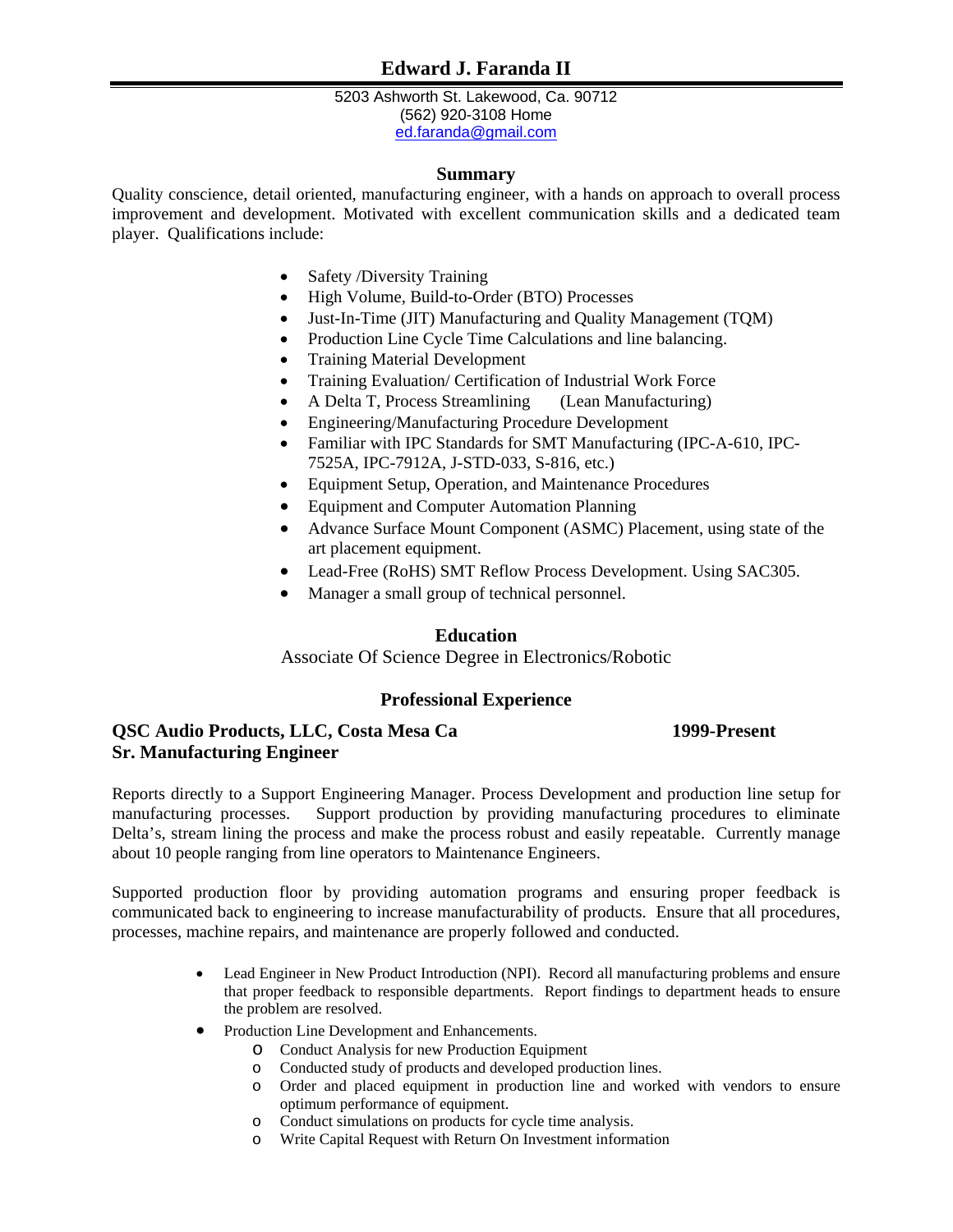- Automated SPC monitor to ensure that production lines are operating within proper limits, ensuring machine performance.
- Developed manufacturing process to ensure proper operation of automation equipment and a robust and repeatable process.
- Review Bill of Materials (BOM) to ensure that all required materials are order and present in the factory at time of alpha and beta runs.
- Maintenance procedures developed to ensure proper operation of equipment and maintain a minimum MTBF (Mean Time Between Failures).
- Achieved Benchmark DPMO (Defect Per Million Opportunities) results in manufacturing process.
- Established documentation for conducting Preventive Maintenance on production equipment.
	- o Used Manufactures Guide lines and personal experience on development of Preventive Maintenance Procedures.
	- o Review Unscheduled Maintenance logs on quarterly bases to determine if any adjustments (additions/deletions/frequency) to the Preventive Maintenance procedure are required.
	- o Trained personnel in the proper method of conducting Preventive Maintenance.
	- o Audit personnel to ensure that Preventive Maintenance is done correctly.
- Major Accomplishments
	- o Automated Product Changeovers on production line using barcodes and scanners
	- o Automated Parts Changes to ensure proper setup and part replacement using barcodes and scanners.
	- o Installed new production equipment with minimal impact to production.
	- o Transitions from Leaded Solder paste to Lead-Free solder paste 3 months ahead of schedule.
	- o Upgraded production computer servers to meet demands and lower the cost of server of expensive out-dated servers.
	- o Optimized production line to achieve and exceed production demands.
	- o Created a database that tracks machine repair history, spare parts usage, spare parts inventory, PM history and scheduling, solder paste usage, and other key maintenance issues and assist operators with product changeover with custom reports.
	- o Performed CpK test on production equipment for machine certification to help achieve and document a world class manufacturing operation.
	- o Developed and implemented BGA placement and process capabilities in factory. Evaluated different and recommended machines for purchasing. Wrote justification reports and Capital request, with Return-On-Investments. Coordinated installation, for all equipment with minimal production impact. Created and documented all processes and machine procedures for BGA Placement using industry standards. Machines included Panasonic BM231, VJ Electrix Summit 750 Rework Station, Smart Sonic Screen Washer and Dage X-Ray system.

# **Xerox Corporation, El Segundo Ca 1988-1999 Sr. Process Engineer** 1993-1999

Develop and implement process to improve production throughput and eliminate Delta's in manufacturing process.

- Develop Procedures for ISO 9002.
- Automated SPC process and improved FPY (First Pass Yields) by 80%
- Automated Machine Changer over and improved accuracy of machine setup. Virtually totally eliminating machine setup problems.
- Placement of fine pitch, BGA, Flip Chip, and other various types of Surface Mount components.
- Placement of odd form through-hole component using custom deigned Robotic Work cells using Pin-Though-Paste reflow methods.

# **Production Equipment Engineering** 1988-1993

Conducted machine repairs, maintenance and preventive maintenance for production equipment.